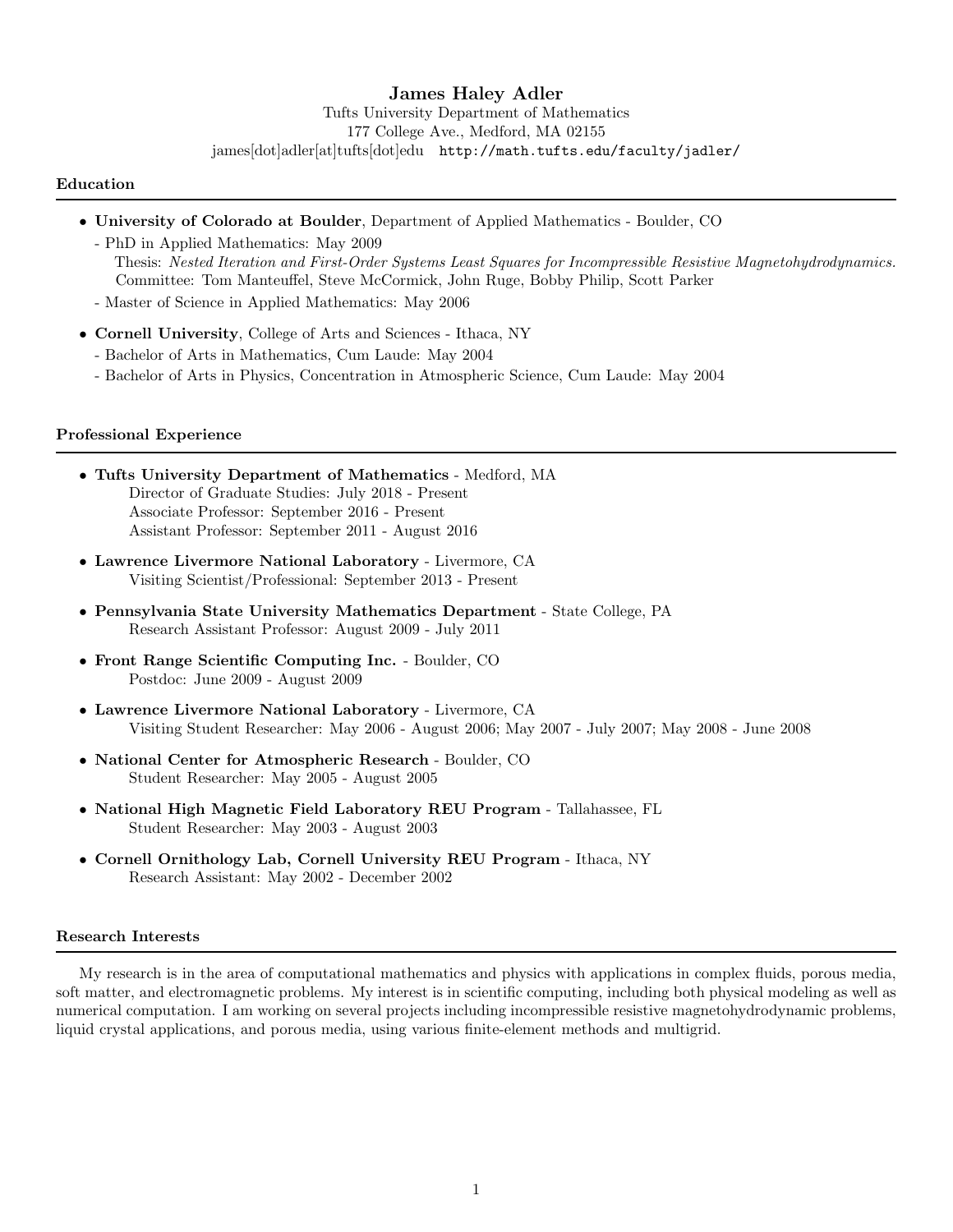#### Under Review

#### Refereed Publications

- [1] J. H. Adler, Y. He, X. Hu, S. P. MacLachlan, and P. Ohm. Monolithic multigrid for a reduced-quadrature discretization of poroelasticity. SIAM J. Sci. Comput. (SISC), To Appear, 2022.
- [2] S.-Y. Yi, X. Hu, S. Lee, and J. H. Adler. An enriched Galerkin method for the Stokes equations. Comput. Math. Appl., To Appear, 2022.
- [3] J. H. Adler, T. Benson, E. C. Cyr, P. E. Farrell, S. MacLachlan, and R. Tuminaro. Monolithic multigrid methods for magnetohydrodynamics. SIAM J. Sci. Comput., 43(5):S70–S91, 2021.
- [4] J. H. Adler, C. Cavanaugh, X. Hu, and L. T. Zikatanov. A finite-element framework for a mimetic finite-difference discretization of Maxwell's equations. SIAM J. Sci. Comput., 43(4):A2638–A2659, 2021.
- [5] J. H. Adler, F. J. Gaspar, X. Hu, P. Ohm, C. Rodrigo, and L. T. Zikatanov. Robust preconditioners for a new stabilized discretization of the poroelastic equations. SIAM J. Sci. Comput., 42(3):B761–B791, 2020.
- [6] J. H. Adler, S. MacLachlan, and N. Madden. First-order system least squares finite-elements for singularly perturbed reaction-diffusion equations. In Ivan Lirkov and Svetozar Margenov, editors, Large-Scale Scientific Computing, volume 11958 of Lecture Notes in Computer Science, pages 3–14. Springer, Cham, 2020.
- [7] J. H. Adler, Y. He, X. Hu, and S. P. MacLachlan. Vector-potential finite-element formulations for two-dimensional resistive magnetohydrodynamics. Comput. Math.  $Appl, 77(2):476 - 493, 2019$ .
- [8] J. H. Adler, X. Hu, L. Mu, and X. Ye. An a posteriori error estimator for the weak Galerkin least-squares finite-element method. J. Comput. Appl. Math., 362:383–399, 2019.
- [9] S. Sarkar, S. McKenney, P. Sabhachandani, J. H. Adler, X. Hu, D. Stroopinksy, J. Rosenblatt, D. Avigan, and T. Konry. Anti-myeloma activity and molecular logic operation by natural killer cells in microfluidic droplets. Sens. Actuators, B-Chem., 282:580 – 589, 2019.
- [10] J. H. Adler, F. J. Gaspar, X. Hu, C. Rodrigo, and L. T. Zikatanov. Robust block preconditioners for Biot's model. In Petter E. Bjørstad, Susanne C. Brenner, Lawrence Halpern, Hyea Hyun Kim, Ralf Kornhuber, Talal Rahman, and Olof B. Widlund, editors, Domain Decomposition Methods in Science and Engineering XXIV, volume 125 of Lecture Notes in Computational Science and Engineering, pages 3–16, Springer, Cham, 2018.
- [11] J. H. Adler, I. Lashuk, and S. P. MacLachlan. Composite-grid multigrid for diffusion on the sphere. Numer. Linear Algebra Appl., 25(1):e2115, 2018.
- [12] J. H. Adler, I. Lashuk, S. P. MacLachlan, and L. T. Zikatanov. Discrete energy laws for the first-order system leastsquares finite-element approach. In Ivan Lirkov and Svetozar Margenov, editors, Large-Scale Scientific Computing, volume 10665 of Lecture Notes in Computer Science, pages 3–20. Springer, Cham, 2018.
- [13] D. B. Emerson, P. E. Farrell, J. H. Adler, S. P. MacLachlan, and T. J. Atherton. Computing equilibrium states of cholesteric liquid crystals in elliptical channels with deflation algorithms. Liq. Cryst., 45(3):341–350, 2018.
- [14] C. Rodrigo, X. Hu, P. Ohm, J. H. Adler, F. J. Gaspar, and L. T. Zikatanov. New stabilized discretizations for poroelasticity and the Stokes' equations. Comput. Methods Appl. Mech. Engrg., 341:467–484, 2018.
- [15] J. H. Adler, T. R. Benson, and S. P. MacLachlan. Preconditioning a mass-conserving discontinuous Galerkin discretization of the Stokes equations. Numer. Linear Algebra Appl., 24(3):e2047, 2017.
- [16] J. H. Adler, D. B. Emerson, P. E. Farrell, and S. P. MacLachlan. Combining deflation and nested iteration for computing multiple solutions of nonlinear variational problems. *SIAM J. Sci. Comput.*, 39(1):B29–B52, 2017.
- [17] J. H. Adler, X. Hu, and L. T. Zikatanov. Robust solvers for Maxwell's equations with dissipative boundary conditions. SIAM J. Sci. Comput., 39(5):S3–S23, 2017.
- [18] J. H. Adler, T. R. Benson, E. C. Cyr, S. P. MacLachlan, and R. S. Tuminaro. Monolithic multigrid methods for two-dimensional resistive magnetohydrodynamics. SIAM J. Sci. Comput., 38(1):B1–B24, 2016.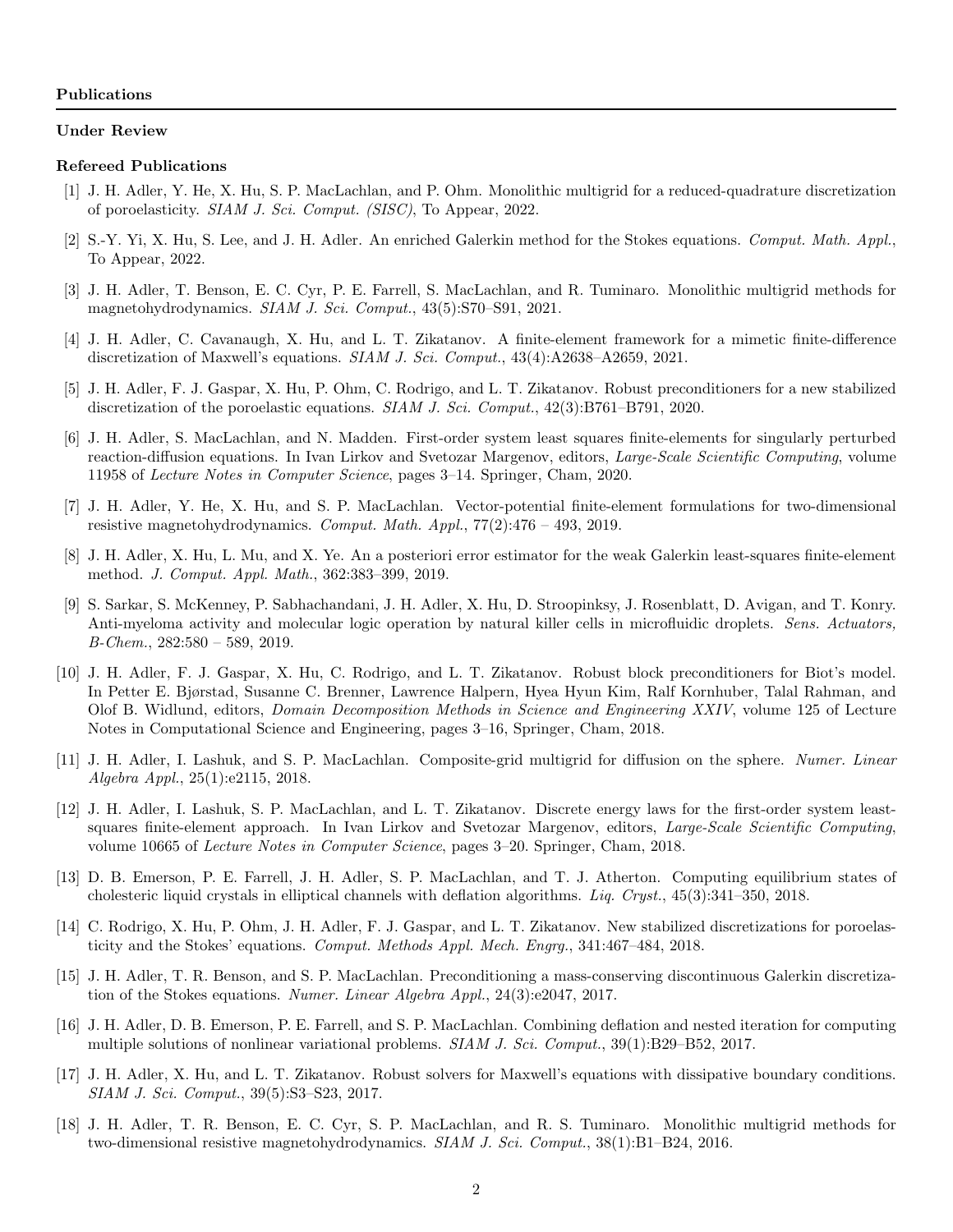- [19] J. H. Adler, D. B. Emerson, S. P. MacLachlan, and T. A. Manteuffel. Constrained optimization for liquid crystal equilibria. SIAM J. Sci. Comput., 38(1):B50–B76, 2016.
- [20] J. H. Adler, S. P. MacLachlan, and N. Madden. A first-order system Petrov–Galerkin discretization for a reaction– diffusion problem on a fitted mesh. IMA J. Numer. Anal., 36(3):1281–1309, 2016.
- [21] A. DeBenedictis, T. J. Atherton, C. Anquetil-Deck, D. J. Cleaver, D. B. Emerson, M. Wolak, and J. H. Adler. Competition of lattice and basis for alignment of nematic liquid crystals. Phys. Rev. E, 92:042501, Oct 2015.
- [22] J. H. Adler, T. J. Atherton, T. R. Benson, D. B. Emerson, and S. P. MacLachlan. Energy minimization for liquid crystal equilibrium with electric and flexoelectric effects. *SIAM J. Sci. Comput.*, 37(5):S157–S176, 2015.
- [23] J. H. Adler, T. J. Atherton, D. B. Emerson, and S. P. MacLachlan. An energy-minimization finite-element approach for the Frank–Oseen model of nematic liquid crystals. SIAM J. Numer. Anal., 53(5):2226–2254, 2015.
- [24] J. H. Adler and V. Nistor. Graded mesh approximation in weighted Sobolev spaces and elliptic equations in 2D. Math. Comp., 84(295):2191–2220, 2015.
- [25] J. H. Adler, L. Dorfmann, D. Han, S. MacLachlan, and C. Paetsch. Mathematical and computational models of incompressible materials subject to shear. IMA J. Appl. Math., 79(5):889–914, 2014.
- [26] J. H. Adler and P. S. Vassilevski. Error analysis for constrained first-order system least-squares finite-element methods. SIAM J. Sci. Comput., 36(3):A1071–A1088, 2014.
- [27] J. H. Adler, M. Brezina, T. A. Manteuffel, S. F. McCormick, J. W. Ruge, and L. Tang. Island coalescence using parallel first-order system least squares on incompressible resistive magnetohydrodynamics. SIAM J. Sci. Comput., 35(5):S171–S191, 2013.
- [28] J. H. Adler, V. Petkov, and L. T. Zikatanov. Numerical approximation of asymptotically disappearing solutions of Maxwell's equations. SIAM J. Sci. Comput., 35(5):S386–S401, 2013.
- [29] J. H. Adler and P. S. Vassilevski. Improving conservation for first-order system least-squares finite-element methods. In Numerical solution of partial differential equations: theory, algorithms, and their applications, volume 45 of Springer Proc. Math. Stat., pages 1–19. Springer, New York, 2013.
- [30] T. J. Atherton and J. H. Adler. Competition of elasticity and flexoelectricity for bistable alignment of nematic liquid crystals on patterned substrates. Phys. Rev. E, 86:040701, Oct 2012.
- [31] J. H. Adler, J. Brannick, C. Liu, T. Manteuffel, and L. Zikatanov. First-order system least squares and the energetic variational approach for two-phase flow. J. Comput. Phys., 230(17):6647–6663, 2011.
- [32] J. H. Adler, T. A. Manteuffel, S. F. McCormick, J. W. Nolting, J. W. Ruge, and L. Tang. Efficiency based adaptive local refinement for first-order system least-squares formulations. SIAM J. Sci. Comput., 33(1):1–24, 2011.
- [33] J. H. Adler, T. A. Manteuffel, S. F. McCormick, and J. W. Ruge. First-order system least squares for incompressible resistive magnetohydrodynamics. SIAM J. Sci. Comput., 32(1):229–248, 2010.
- [34] J. H. Adler, T. A. Manteuffel, S. F. McCormick, J. W. Ruge, and G. D. Sanders. Nested iteration and first-order system least squares for incompressible, resistive magnetohydrodynamics. SIAM J. Sci. Comput., 32(3):1506–1526, 2010.
- [35] J. H. Adler, T. Manteuffel, S. McCormick, J. Nolting, J. Ruge, and L. Tang. An efficiency-based adaptive refinement scheme applied to incompressible, resistive magnetohydrodynamics. In Ivan Lirkov, Svetozar Margenov, and Jerzy Waśniewski, editors, Large-Scale Scientific Computing, volume 5910 of Lecture Notes in Computer Science, pages 1–13. Springer Berlin Heidelberg, 2010.

#### Non-Refereed Proceedings

- [1] M. A. Stevens, C. Downs, D. B. Emerson, J. H. Adler, S. P. MacLachlan, and T. E. Vandervelde. Studying anomalous open-circuit voltage drop-out in concentrated photovoltaics using computational numerical analysis. In Proceedings of the Photvoltaic Specialists Conference (PVSC), 42nd IEEE, New Orleans, June 14-19 2015.
- [2] M. A. Stevens, C. Downs, D. B. Emerson, J. H. Adler, S. P. MacLachlan, and T. E. Vandervelde. Predicting VOC in concentrated photovoltaics using computation numerical analysis. In 30th European Photovoltaic Solar Energy Conference (EUPVSC) Proceedings, Hamburg, Germany, 2015.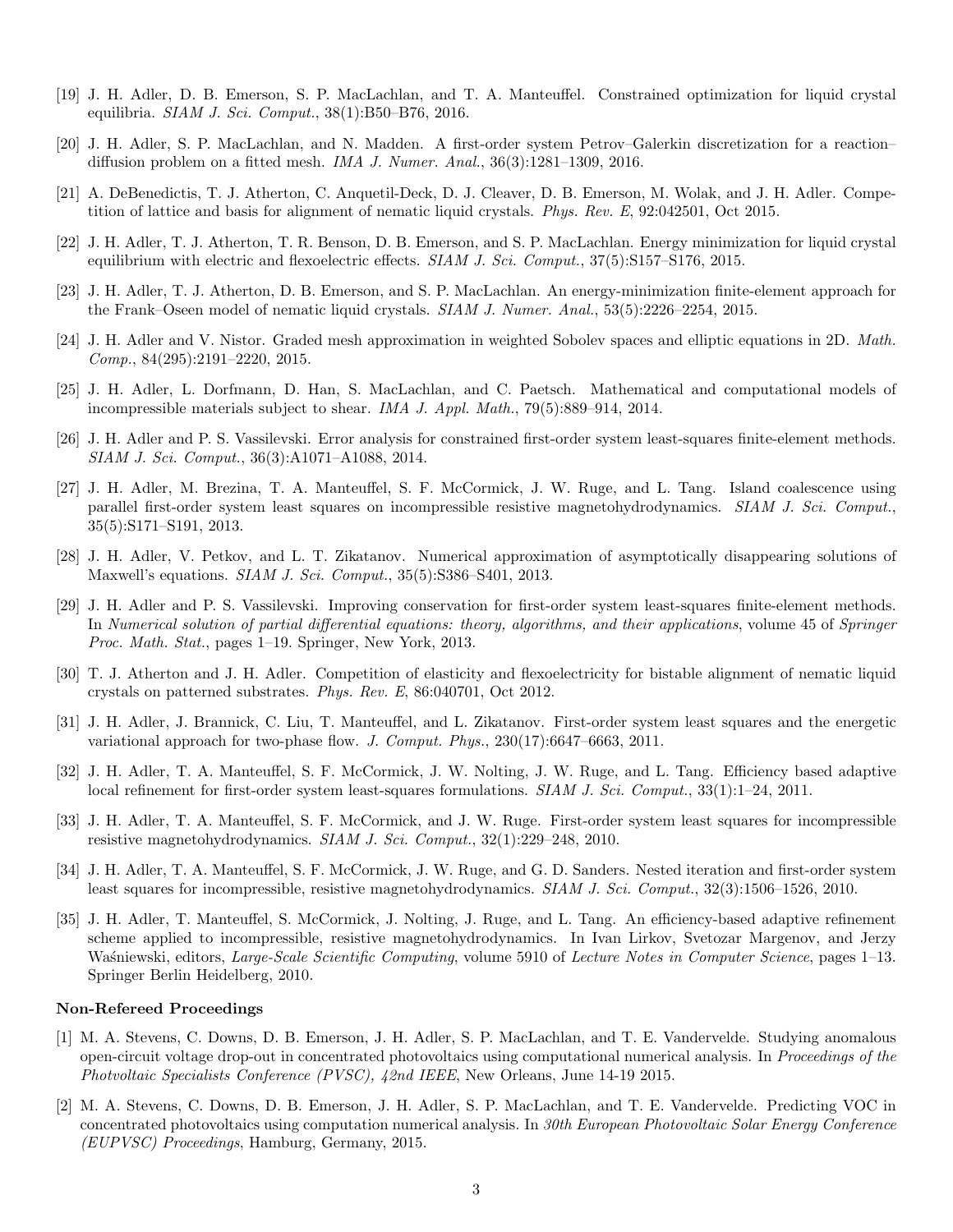- [3] T. J. Atherton and J. H. Adler. Multistable alignment of nematic liquid crystals on patterned surfaces. In Proceedings of the International Meeting on Information Display, Daegu, Korea, August 28-31 2012.
- [4] J. H. Adler, T. A. Manteuffel, S. F. McCormick, J. W. Nolting, J. W. Ruge, and L. Tang. A parallel adaptive first-order system least-squares (FOSLS) algorithm for incompressible, resisitive magnetohydrodynamics (MHD). In *Proceedings of* the Ninth International Conference of Numerical Analysis and Applied Mathematics, Halkidiki, Greece, September 19-24 2011.

### Technical Reports (not refereed)

- [1] J. H. Adler, T. J. Atherton, D. B. Emerson, and S. P. MacLachlan. An energy minimization finite-element approach for the Frank-Oseen model of nematic liquid crystals: Continuum and discrete analysis. Technical report, Tufts University, 2014.
- [2] J. H. Adler, D. B. Emerson, S. P. MacLachlan, and T. A. Manteuffel. Constrained optimization for liquid crystal equilibria: Extended results. Technical report, Tufts University, 2014.

### Grants and Awards

## Awards and Honors

- Math Society Professor of the Year 2017/2018 Department of Mathematics - Tufts University
- Honorable Mention in Teaching with Technology Awards Program May 2012: Tufts University

### External Grants

- Senior Personnel NSF-EPSRC Aug. 2021 Jul. 2024: CBET-EPSRC: Analysis and Optical Control of Surfactant Effects for Increased Lubrication of Liquid Flows in the Cassie State
- Co-PI NSF OAC-2003820, Cyberinfrastructure for Sustained Scientific Innovation Program Jun. 2020 - May 2023:

Elements: Morpho-Cyberinfrastructure for Scientists and Engineers Studying Shape Change

- Co-PI NSF DMS-1620063, Computational Mathematics Program Oct. 2016 Sept. 2019: Robust Solvers for Coupled Problems with Applications to Electromagnetism and Poromechanics
- Co-PI NSF DRL-1742369, STEM+C Partnerships Program Sept. 2017 Sept. 2019: Collaborative Research: Integrating Computational Making Practices in STEM Teaching
- PI NSF DMS-1632111, Conferences and Workshops in the Mathematical Sciences Computational Mathematics Program - July 2016: International Workshop on Numerical Analysis of Singularly Perturbed Differential Equations - Halifax, Canada
- PI NSF DMS-1216972, Computational Mathematics Program Sept. 2012 Aug. 2016: Collaborative Research: Advanced Numerical Techniques for the Simulation of Magnetohydrodynamics
- Senior Personnel (Consultant) NSF IIS-1217100, Cyberlearning EXP Sept. 2012 Aug. 2015: SiMSAM: Bridging Student, Scientific, and Mathematical Models with Expressive Technologies
- PI NSF DMS-1265401, Conferences and Workshops in the Mathematical Sciences Computational Mathematics Program - June 2013:

Collaborative Research: Special Session on Numerical Modeling of Fluids and Structures at the 9th International Conference on Large-Scale Scientific Computations - Sozopol, Bulgaria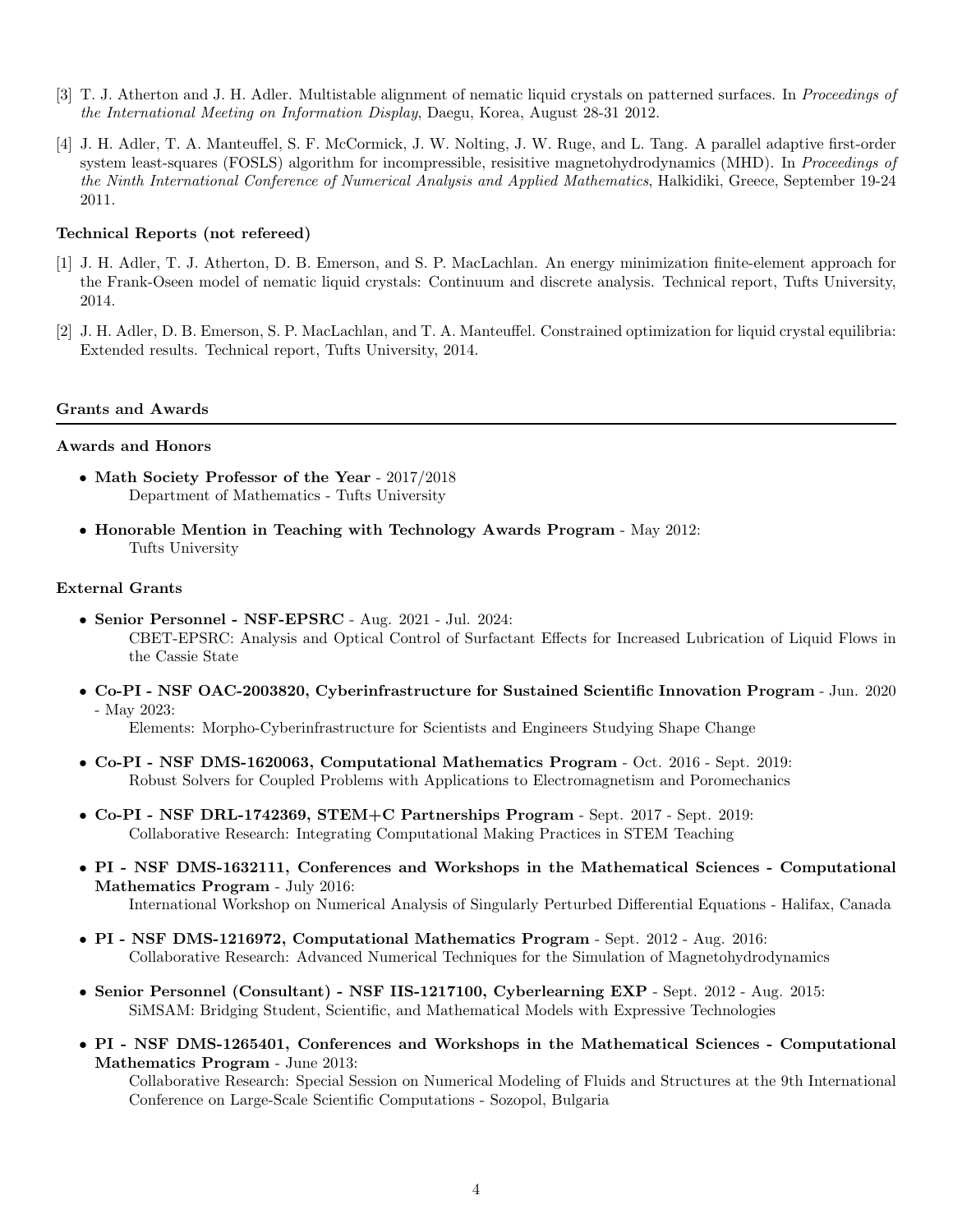## Tufts Internal Grants

- Team Member DISC Seed Funding 2021-2022: Physics Guided Deep Learning for Actionable Outcomes
- Co-PI Tufts Collaborates! Jul. 2015 Jun. 2016:
	- Unlocking the Mystery of Ultra-Efficient Solar Cells under Concentration PI - Tom Vandervelde - Electrical and Computer Engineering
- Co-PI Tufts Collaborates! Jul. 2014 Jun. 2015: Fast by Design: Better Liquid Crystal Devices through Theory, Simulation and Experiment PI - Tim Atherton - Physics and Astronomy; Co-PI - Jeff Guasto - Mechanical Engineering
- Faculty Research Awards Committee May 2012: Grants in Aid: Least-Squares Finite Elements for Problems with Singularities Support for collaborative visit

## Teaching Experience

| • Short Courses                               |                                            |                   |
|-----------------------------------------------|--------------------------------------------|-------------------|
| Graduate Workshop on Numerical Linear Algebra | May 2014                                   | NUI Galway        |
| • Reading Courses                             |                                            |                   |
| Introduction to Numerical PDEs                |                                            | Tufts             |
| Introduction to Finite Elements and Multigrid |                                            | Tufts             |
| Introduction to Finite Elements               |                                            | Tufts             |
| Nonlinear Finite Elements                     |                                            | Tufts             |
| Advanced Applied Mathematics                  |                                            | Tufts             |
| • Multi-Section Course Coordinator            |                                            |                   |
| MATH 42                                       | (Multivariable Calculus)                   | Tufts             |
| • Instructor of Record                        |                                            |                   |
| MATH 036                                      | (Applied Calculus II)                      | Tufts             |
| MATH 042                                      | (Multivariable Calculus)                   | Tufts             |
| MATH 051                                      | (Differential Equations)                   | Tufts             |
| MATH 087                                      | (Mathematical Modeling and Computation)    | Tufts             |
| MATH 125                                      | (Introduction to Numerical Analysis)       | Tufts             |
| MATH 220                                      | Top Ten Algorithms of the 20th Century)    | Tufts             |
| MATH 250                                      | (Applied and Computational Math Seminar)   | Tufts             |
| MATH 255                                      | (Partial Differential Equations I)         | Tufts             |
| MATH 256                                      | (Partial Differential Equations II)        | Tufts             |
| MATH 257                                      | (Numerical Partial Differential Equations) | Tufts             |
| <b>MATH 140</b>                               | (Calculus with Analytical Geometry II)     | <b>PSU</b>        |
| MATH 230                                      | (Multivariable Calculus)                   | <b>PSU</b>        |
| <b>MATH 141</b>                               | (Calculus with Analytical Geometry II)     | <b>PSU</b>        |
| Oral Exam Facilitator for APPM 1350           | (Calculus I)                               | <b>UC</b> Boulder |
| <b>APPM 5600</b>                              | (Introduction to Numerical Analysis I)     | UC Boulder        |
| <b>APPM 7400</b>                              | Teaching and Research Excellence Seminar)  | <b>UC</b> Boulder |
| <b>GEEN 1360</b>                              | (Calculus II Workgroup)                    | <b>UC</b> Boulder |
| <b>APPM 2450</b>                              | (Calculus III Lab)                         | <b>UC</b> Boulder |
|                                               |                                            |                   |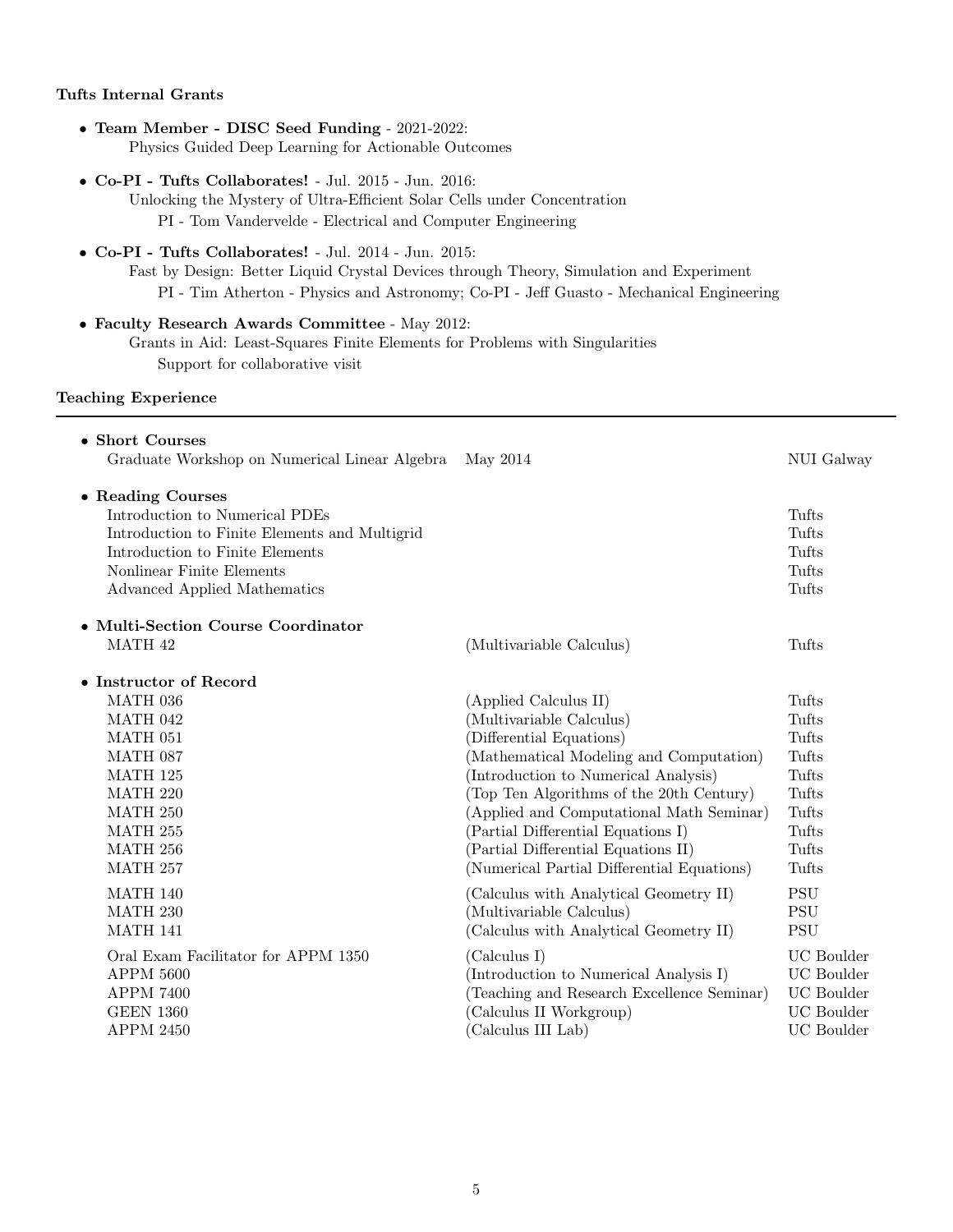### • Postdoctoral Sponsor

Ilya Lashuk - Department of Mathematics - Tufts University - 2014-2015

## • PhD Advisor/CoAdvisor

Anca Andrei - Department of Mathematics - Tufts University - 2019-Present Casey Cavanaugh - Department of Mathematics - Tufts University - 2018-2022 Dong Han - Department of Mathematics - Tufts University - 2011-2021 Peter Ohm - Department of Mathematics - Tufts University - 2016-2020 David Emerson - Department of Mathematics - Tufts University - 2012-2015 Thomas Benson - Department of Mathematics - Tufts University - 2012-2015

## Outreach and Service

## Editorial Work

- Associate Editor: 2019 Present SIAM Journal on Matrix Analysis and Applications (SIMAX)
- Guest Associate Editor: 2021 2022 SIAM Journal of Scientific Computing (SISC) Copper Mountain Special Section on Multigrid Methods
- Guest Editor: 2019 2020 Journal of Numerical Linear Algebra and Applications (NLAA) Copper Mountain Special Issue
- Referee for Various Journals:

e.g. SIAM Journal on Scientific Computing (SISC), SIAM Journal on Numerical Analysis (SINUM), Journal of Computational Physics (JCP), Journal of Numerical Linear Algebra and Applications (NLAA), Computers and Mathematics with Applications (CAMWA), and other proceedings journals.

# Conference/Workshop Organization

- Scientific Committee Member: 2015 Present International Conference on Large-Scale Scientific Computations - Sozopol, Bulgaria
- Program Committee Member: 2019 Present Copper Mountain Conference on Multigrid Methods - Copper Mountain, CO
- Co-Organizer of a Graduate Workshop on Numerical Linear Algebra: May 12-14, 2014 National University of Ireland, Galway - Galway, Ireland
- Chair of Local Organizing Committee on Fluid Dynamics: August 2014 XXVI IUPAP Conference on Computational Physics (CCP2014) - Boston University
- Co-Organizer of IMA PI Workshop on Numerical Simulations of Complex Fluids and MHD: March 2010 Pennsylvania State University, Department of Mathematics - State College, PA
- Co-Organizer of Center for Computational Mathematics and Applications Seminar: Sept. 2009 May 2011 Pennsylvania State University, Department of Mathematics - State College, PA

Special Session/Minisymposia

• Co-Organizer of Special Session on Advanced Discretizations and Solvers for Coupled Systems of Partial Differential Equations: July 2021

VI ECCOMAS Young Investigators Conference - Virtual

• Co-Organizer of Special Session on Advanced Discretizations and Solvers for Coupled Systems of Partial Differential Equations: June 2021

13th International Conference on Large-Scale Scientific Computations - Sozopol, Bulgaria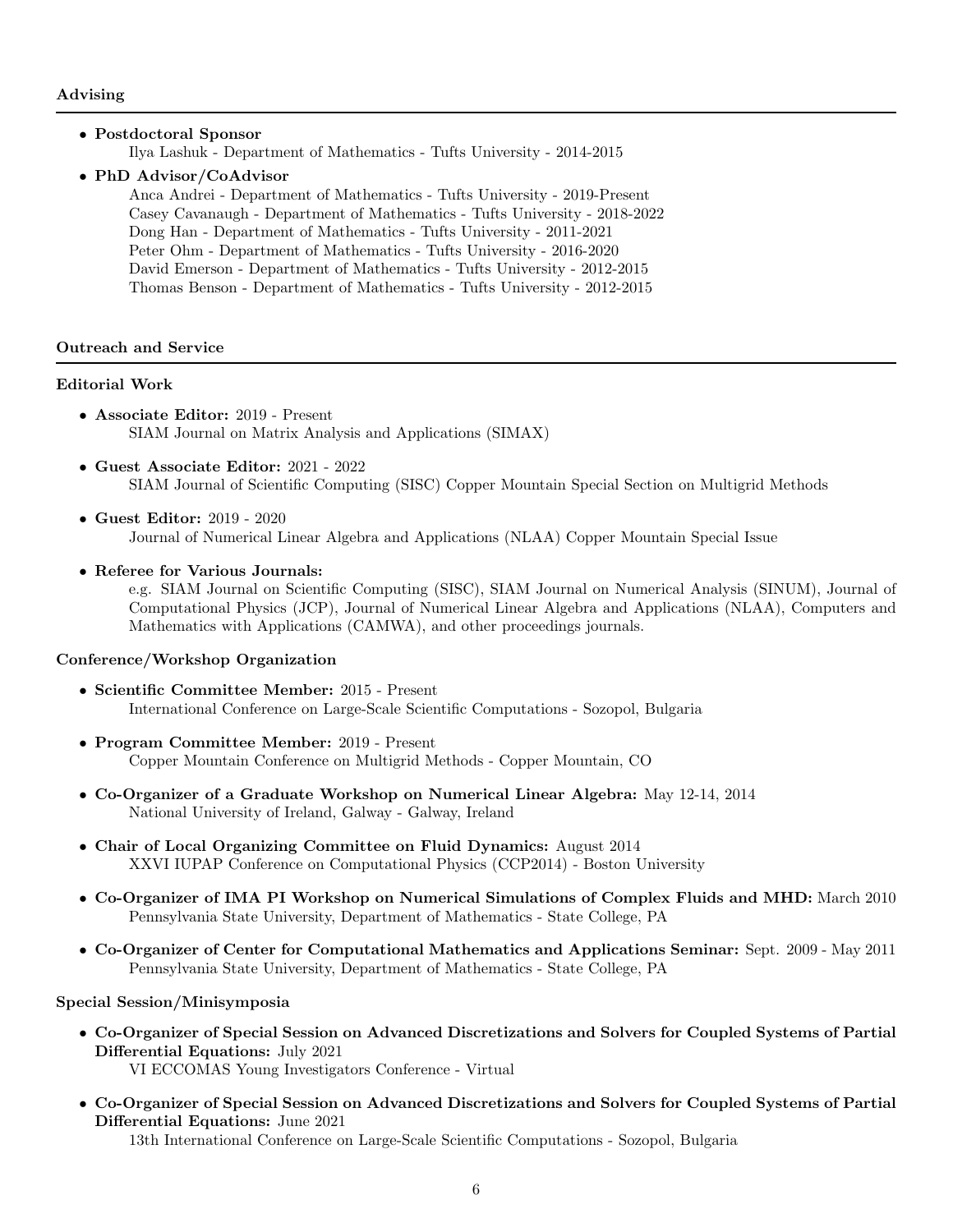- Co-Organizer of Minisymposium on Advanced Discretizations and Solvers for Coupled Systems of Partial Differential Equations: March 2021 SIAM Conference on Computational Science and Engineering (CS&E) - Virtual
- Co-Organizer of Special Session on Numerical Methods for Flow in Deformable Porous Media: June 2019 12th International Conference on Large-Scale Scientific Computations - Sozopol, Bulgaria
- Co-Organizer of Minisymposium on Recent Advances in Multilevel Solvers: Feburary 2019 SIAM Conference on Computational Science and Engineering (CS&E) - Spokane, WA
- Co-Organizer of Minisymposium on Development of Multilevel Methods for Coupled Physics Applications: July 2018

25th International Domain Decomposition Conference - Newfoundland, Canada

• Co-Organizer of Special Session on Advanced Discretizations and Solvers for Coupled Systems of Partial Differential Equations: June 2017

11th International Conference on Large-Scale Scientific Computations - Sozopol, Bulgaria

• Co-Organizer of Minisymposium on Advances in Finite Element Methods for Nonlinear Materials: June 2016

The Mathematics of Finite Elements and Applications 2016 - London, England

- Co-Organizer of Special Session on Numerical Methods for Multiphysics Problems: June 2015 10th International Conference on Large-Scale Scientific Computations - Sozopol, Bulgaria
- Co-Organizer of Minisymposium on Advanced Finite-Element Methods for Nonlinear Materials and Fluids: March 2015

SIAM Conference on Computational Science and Engineering - Salt Lake City, UT

- Co-Organizer of Special Session on Numerical Modeling of Fluids and Structures: June 2013 9th International Conference on Large-Scale Scientific Computations - Sozopol, Bulgaria
- Co-Organizer of Minisymposium on Advanced Discretizations and Solvers for Complex Fluid Applications: February 2013

SIAM Conference on Computational Science and Engineering - Boston, MA

# Professional Outreach

• Working Group Member: September 2020 - May 2021

American Mathematical Society (AMS) Paradigms (Diversity in Graduate Mathematical Sciences) - Zoom Met monthly with Mathematics faculty from other universities to discuss diversity and inclusion in our graduate programs.

• Lead Graduate Teacher: August 2005 - May 2006 University of Colorado, Department of Applied Mathematics - Boulder, CO

Supported teacher training in the Department of Applied Mathematics.

• Alumni Ambassador: September 2004 - February 2009 Cornell Alumni Admissions Network - Boulder, CO Conducted admission interviews for high school students in the Boulder area.

# Invited Talks and Visits

# Plenary/Keynote Speaker

• Plenary Speaker - 11th International Conference on Large-Scale Scientific Computations: June 7, 2017 - Sozopol, Bulgaria Energy-Minimization, Finite Elements, and Multilevel Methods for Liquid Crystals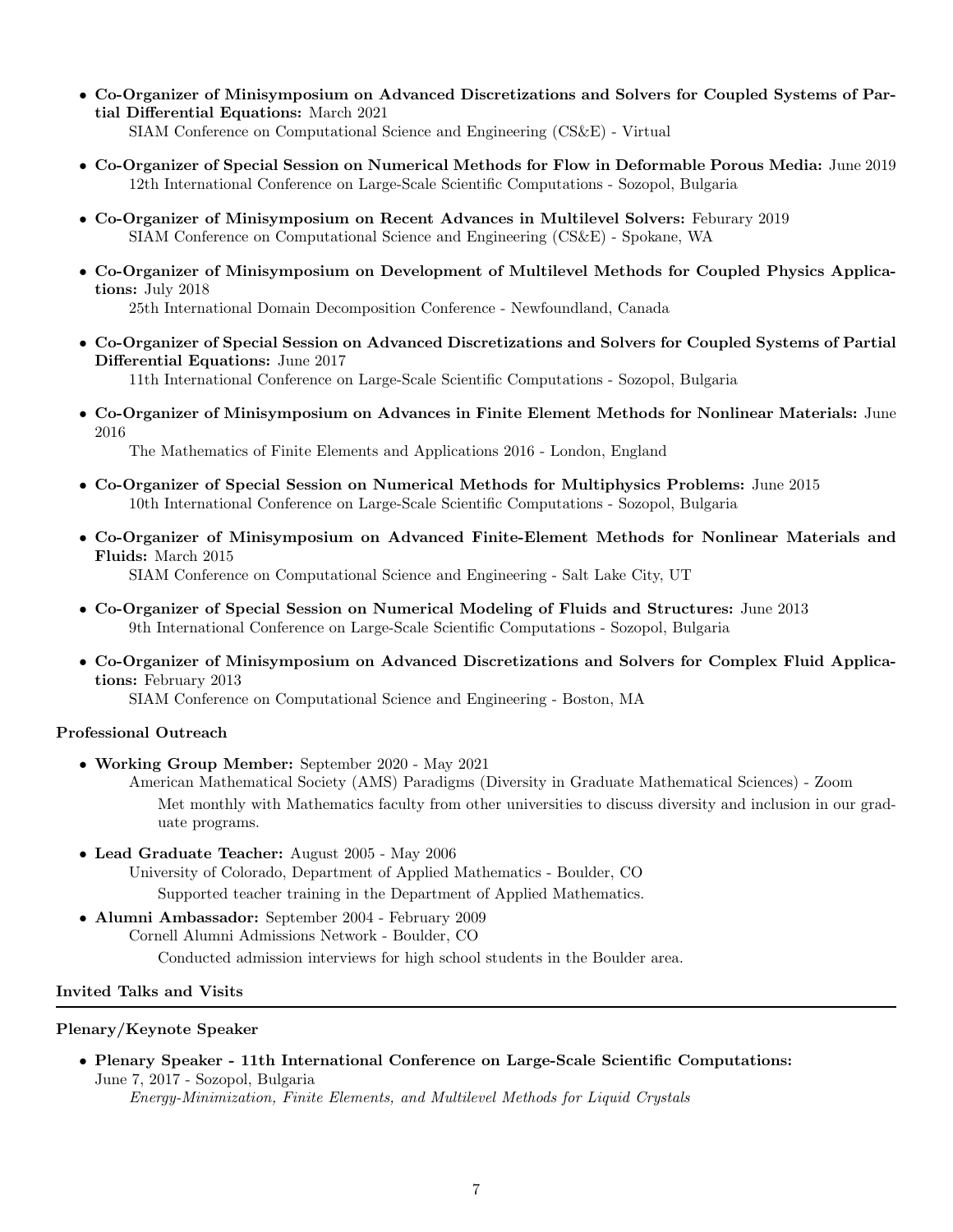## Invited Workshop Talks

- Numerical Methods and New Perspectives for Extended Liquid Crystalline Systems Workshop ICERM: December 9, 2019 - Providence, RI Energy-Minimization, Finite Elements, and Multilevel Methods for Nematic Liquid Crystals • Eighth Singular Days: June 28, 2016 - Nancy, France
	- Graded Mesh Approximation in Weighted Sobolev Spaces and Elliptic Equations in 2D
- Minimum Residual and Least-Squares Finite-Element Methods Workshop: November 2, 2015 - Delft, Netherlands A First-Order System Petrov-Galerkin Discretization for Singularly Perturbed Reaction-Diffusion
- Workshop on Finite Element Methods Beijing Institute for Scientific and Engineering Computing: August 8, 2015 - Beijing, China Numerical Approximation of Asymptotically Disappearing Solutions of Maxwell's Equations
- Least Squares Finite Elements in Fluid and Solid Mechanics Workshop Leibniz Universität: June 21, 2012 - Hannover, Germany Constrained First-Order System Least Squares for Improved Mass Conservation and Complex Fluids
- IMA PI Workshop on Numerical Simulations of Complex Fluids:
- March 3, 2010 State College, PA First-Order System Least Squares Approach to Resistive Magnetohydrodynamics
- AMR08 Applied Mathematics Principal Investigators Meeting: October 15, 2008 - Argonne National Laboratory, IL Nested Iteration First-Order System Least Squares Algebraic Multigrid on Resistive Magnetohydrodynamics

### Short-Term Visits

- Visit to University of Maryland Fall 2017 - College Park, MD Short-term visit to collaborate with Howard Elman
- Visit to the National University of Ireland, Galway: May 11 - 16, 2014 - Galway, Ireland Short-term visit to collaborate with Niall Madden
- Visit to University of Colorado at Boulder: March 30 - April 5, 2014 - Boulder, CO Short-term visit to collaborate with Tom Manteuffel
- Visit to University of Illinois at Urbana-Champaign: January 22, 2014 - Urbana, IL Short-term visit to collaborate with Luke Olson
- Visiting Scientist Penn State University: November 2013 - State College, PA Short-term visit to collaborate with James Brannick, Chun Liu, and Ludmil Zikatanov
- Visiting Scientist Lawrence Livermore National Laboratory: September 2013-September 2014 - Livermore, CA Short-term visits to the Center for Applied Scientific Computing (CASC) to collaborate with Panayot Vassilevski
- Visit to Würzburg University: June 19 - 20, 2012 - Würzburg, Germany First-Order System Least-Squares, Multigrid, and Adaptive Local Refinement for Complex Fluids
- Visit to Centre de Recerca Matemática (CRM): June 11 - 17, 2011 - Bellaterra, Spain Nested Iteration, Algebraic Multigrid and Adaptive Local Refinement for MHD and Complex Fluids
- Visit to Radon Institute for Computational and Applied Mathematics (RICAM): May 30 - June 4, 2011 - Linz, Austria Collaboration with Johannes Kraus

### Colloquia/Seminars

• Computational and Applied Mathematics Colloquium - The Pennsylvania State University: November 1, 2021 - via Zoom Robust Multilevel Preconditoners for a New Stabilized Discretization of the Poroelastic Equation